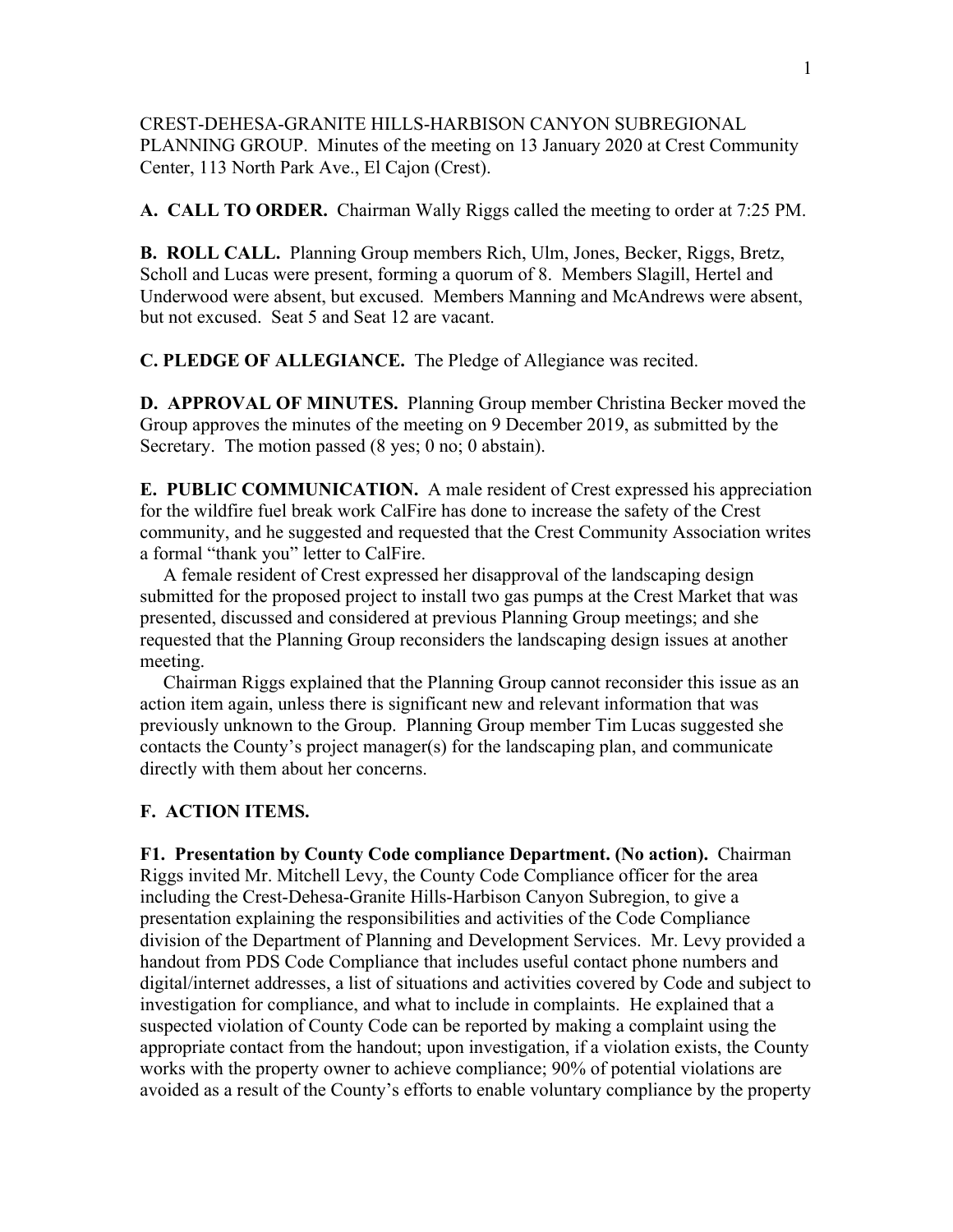owner; 67% of investigated complaints are closed within twelve months; concerns about accumulated solid waste and occupied trailers/recreational vehicles are the primary compliance issues in East County; and that in the Crest-Deshesa-Granite Hills-Harbison Canyon area during the past year, there were 55 complaints that were opened, 44 were closed, and 11 are still active; and that the identity of a person who makes a complaint is kept confidential by the County.

## **G. GROUP BUSINESS.**

**G1. Report on Parks, etc. (Manning).** Chairman Riggs commented that with Group member Manning not being present, her report on Parks and related matters will be continued to the February meeting.

## **G2. Update on request for four way stop sign at Noakes and Harbison Canyon Road.** Chairman Riggs informed the Group that he had requested in writing that the

Department of Public Works provides the Planning Group a report on the status of the community's request for a four way stop sign at the intersection of Noakes and Harbison Canyon Road; that there are new DPW signs showing the offset of the Noakes streets at their intersections with Harbison Canyon Road; and that it seems unlikely the Noakes/Harbison Canyon Road intersection will meet the necessary State standards that allow an intersection to be designated a four way stop.

**G3. Request for temporary change of venue for February meeting.** Chairman Riggs asked for Group concurrence for changing the venue for its 10 February 2020 meeting from Crest Community Center to Dehesa School, because the Department of Parks and Recreation had requested to give a presentation about the Sycuan/Sloane Canyon Trail project, and this meeting topic would likely attract a large public attendance from the Dehesa community. The members of the Planning Group concurred with this temporary change without disagreement.

 Chairman Riggs said that the 10 February meeting will be at the Crest Community Center as regularly scheduled, if DPR does not commit to attending the 10 February meeting at Dehesa School by the time for public posting of the meeting agenda that includes the DPR presentation.

## **G4. Acceptance of Allen Trial's resignation and declaration of open Seat #5.**

Chairman Riggs informed the Planning Group that Allen Trail had submitted a letter of resignation from Seat 5, and in order to begin the official process for filling the vacancy and nominating a candidate to fill it for approval by the Board of Supervisors, the Group needs to declare that Seat 5 is open.

 Planning Group member Christina Becker moved that the Planning Group declares that Seat 5 of the Group is open, due to the resignation of Allen Trial. The motion passed (8yes; 0 no; 0 abstain).

 Chairman Riggs said he would forward copies of Trial's letter of resignation to the appropriate County offices.